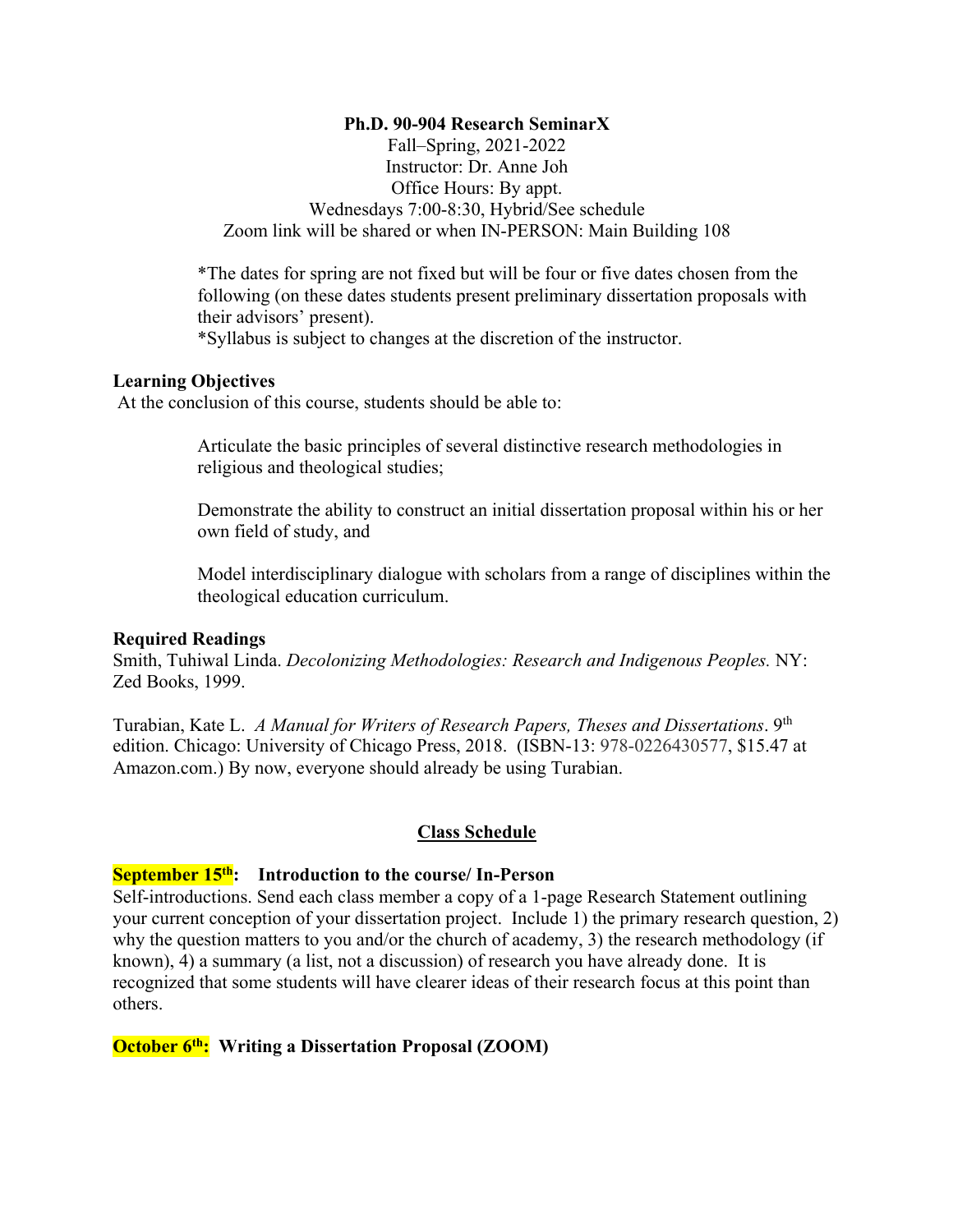For this class, you should send to the course professor and the class a statement of your primary research question, formulated as a full sentence in question form. This is **due by email to the class on Sunday evening, October 5th.** 

A) Overview B) Discussion of research questions.

# **Oct. 20<sup>th</sup>: Discussion on Methods/Interdisciplinary (ZOOM)**

Guest faculty to be confirmed. Discussion will center around: Smith, *Decolonizing Methodologies* **https://www.youtube.com/watch?v=byYHuKYwYXg https://nadinenaber.com/liberate-your-research-blog/**

**Nov. 3rd: Social Science Methodologies: Qualitative and Ethnographic Research (ZOOM)** Guest faculty to be confirmed. Dr. Evelyn Parker ?

**Bibliography and Interview Report Due** (see assignment C below)

## **Nov. 17th: A Second Look at Writing a Dissertation Proposal** (In-Person) **Reports on Dissertations due**. This includes a **paper** and a 10-15 **class report**. (See Item E below.)

**Dec. 1st :** Advanced Information Technologies — (In-Person) Guest to be confirmed: Research, Instruction, and Digital Services Librarian **Critical Book Review due** (See Assignment D) Daniel Smith?

# **December 15th: Draft of a Dissertation Proposal due (no class)**

# **Course Expectations, Evaluation**

### **A. Attend all class sessions**.

**B. Complete all reading and written assignments**. This includes the readings [provided by the guest presenters. For the class sessions with a guest presenter, you will receive a reading or readings, selected to demonstrate, or describe research methodologies within the presenter's academic field. You are asked to send the presenter two questions, based on the reading, no later than noon on Tuesday prior to the class.

**C. Bibliography and Advisor Interview.** Prepare a bibliography and interview your academic advisor:

*Bibliography*. Send your advisor a list a short bibliography (ten to fifteen entries) reflecting the pertinent methods and current and forward-looking issues and concerns of research in the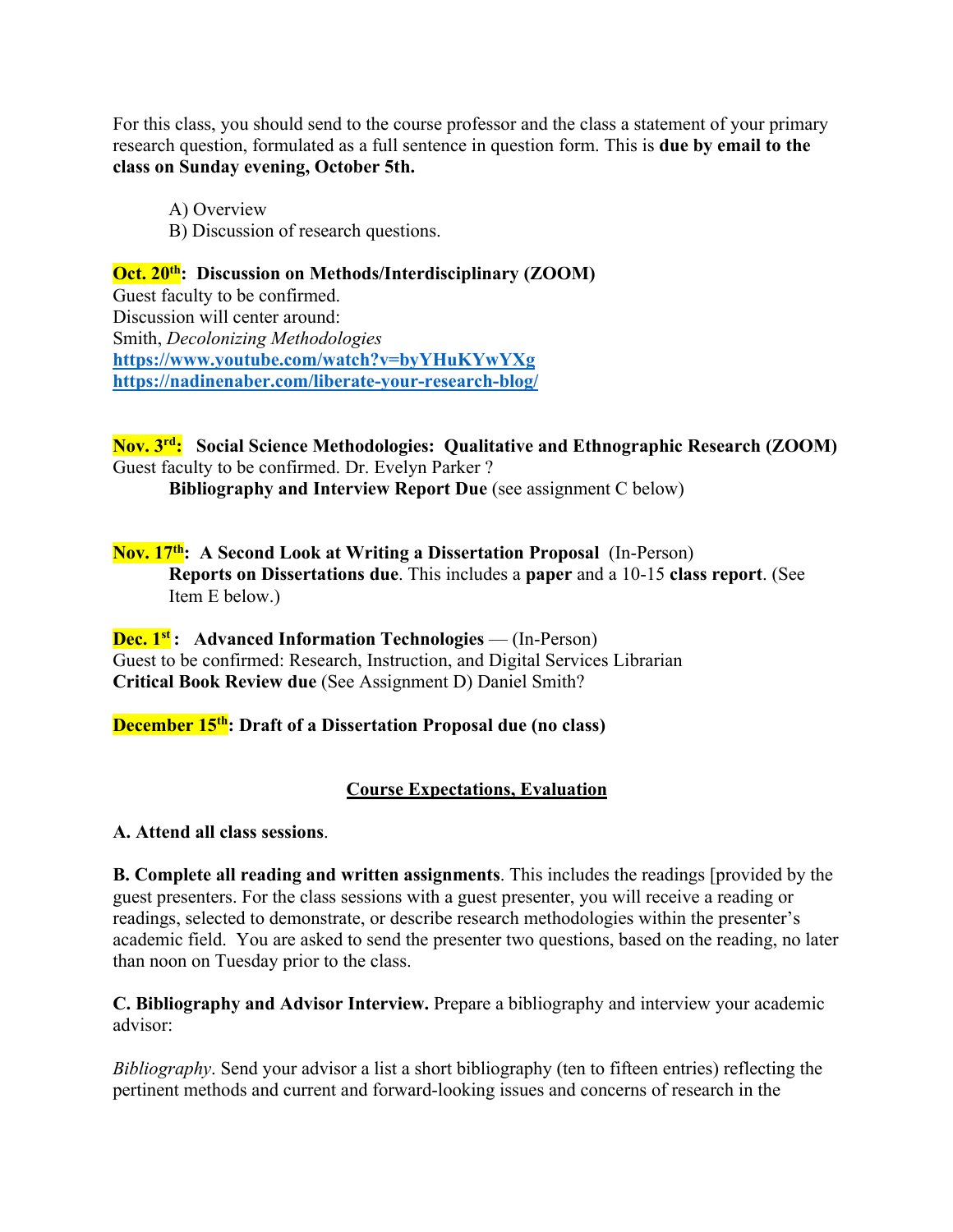field/discipline. Ask your advisor to help you shape this bibliography to form a better representation of current methods in the field. These can include books on method or books that explain and exemplify method in the course of tackling a research question. After input from your advisor, you will revise your bibliography and submit it with the results of your interview.

*Interview*. Interview your advisor, using the following questions as topics:

(1) What critical questions are currently being addressed in the field? Are there other issues that need to be addressed?

(2) What are the primary research methods employed in research in the field, including those of disciplines outside the field that the field regularly draws from?

(3) What are the advisor's own areas of research within the field and which research methods does the advisor use most regularly?

(4) How does the advisor understand herself/himself vocationally?

The advisor is permitted to reframe any of these questions. They are only prompts.

Summarize the results of this interview in an 8-10 page paper, including your own reflection on its implications for your own anticipated research project.

This summary and bibliography are due **November 3rd.** 

**D. Critical Book Review**. Write a critical review of one *brand new book* in your field. Published 2019 or later. Feel free to ask your advisor to help you select this book.

In preparing this review, you should look at book reviews in one or more of the main journals in your field (journals that carry substantial critical reviews, not just book summaries). This will give you an idea of approach and tone. Note that the typical book-review format is (a) full title, page ranges, and price in the heading; (b) a summary of the book; (c) evaluative comments; (d) a recommendation about the value of the book to the field and/or a given readership. Do not exceed 1000 words. **Due December 1st.**

Consider submitting your review to an appropriate journal that accepts unsolicited book-review submissions. Your advisor and the course professor can help you select a journal and can give you feedback for revising the review for submission.

**E. Report on Recent Dissertations.** Write a report on three Ph.D. dissertations (in your field) completed within the last ten years. Dissertations can be found through ProQuest Dissertations: Go to the Styberg Library webpage and proceed through the tabs as follows: Collections  $\rightarrow$ Databases  $A-Z \rightarrow P$  (scroll down to ProQuest Dissertations and Theses Global). Note that the search boxes allow you to select a particular school and key words, and there is a Publication Date limiter, so that you can choose "last ten years."

The report should include brief summaries of *two* dissertations (1-2 pages each) and a critical analysis of the *third* dissertation (4-5 pages). Make your selection of dissertations on the basis of (1) your own research interests and (2) schools with excellent reputations for research in your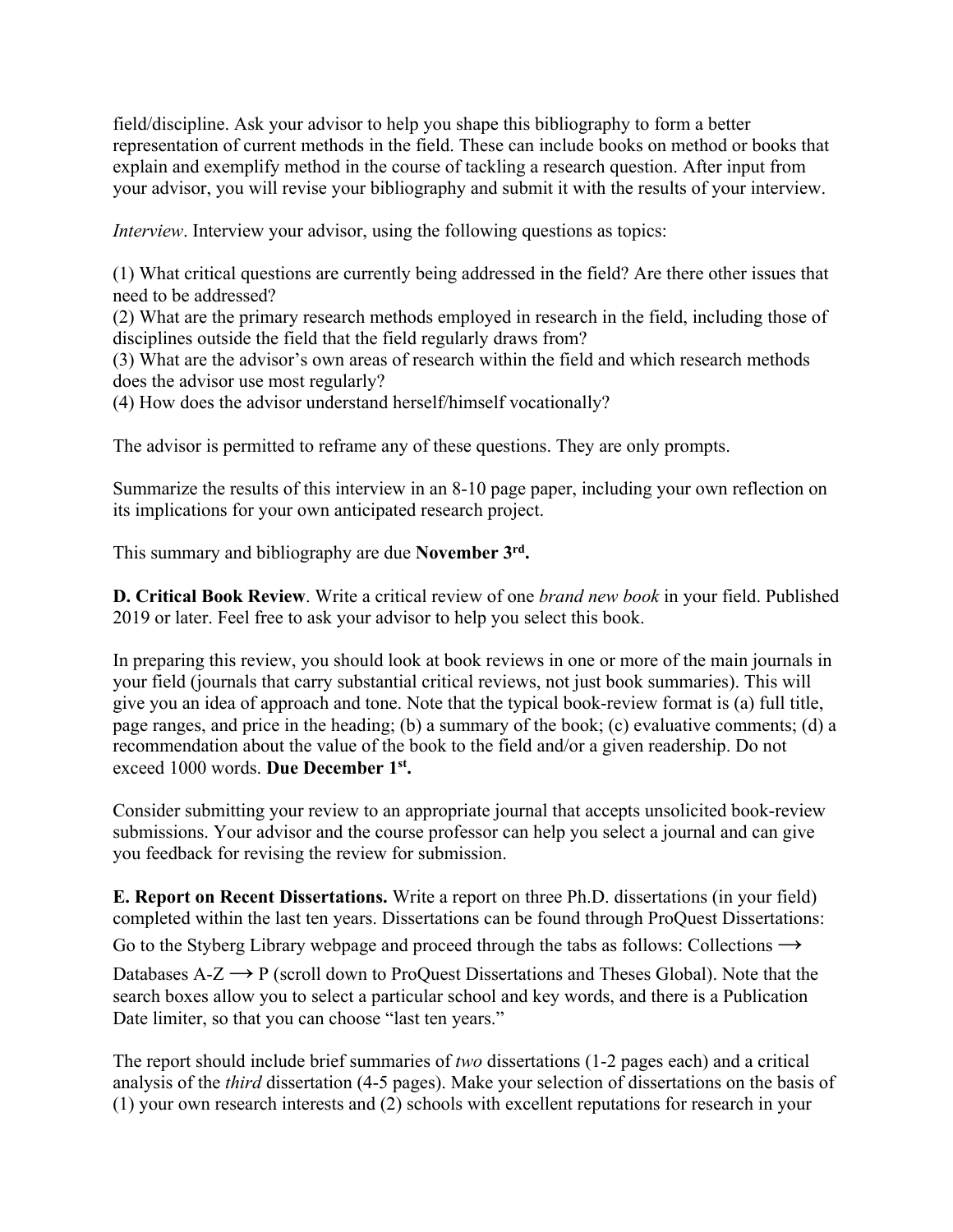field. The purpose of this assignment is to help you get an idea of what Ph.D. dissertations look like and to give you exposure to recent research-currents in your field, as reflected in the work of recent graduate students. **November 17th.** 

For the class discussion on **November 17th**, you may use the following guide for the 30 minute report you will make on the dissertations. These may also help you write your critical review:

*You do not need to do all of these or make any or observations for all three dissertations*. Some will be more appropriate for the dissertation you are not just summarizing but reviewing critically. All the questions are designed to help you think about the dissertation you will write.

- 1) Does the author present a history of research and state of the question?
- 2) Does the author write with any autobiographical elements such as:
	- a) sometimes using the first person " $I''$  / "me" (you can do a word search for this)
	- b) describing their intellectual journey to the topic and question
	- c) indicating their social location
- 3) Does the dissertation refer to literature in more than one language?
- 4) Does the author give general guidance to the reader about topic/argument/structure in the opening and/or closing paragraphs of the chapters to provide a sense of orientation and flow for the reader.
- 5) Look at a series of say 2 pages and see whether the author is good at (a) sentence construction and (b) paragraph construction and transition. What are the author's strengths and/or weaknesses in these matters?

In addition to these things, you can note anything you discover about how the author makes arguments, analyzes data, proves conclusions, etc., including any reliance on theory.

**F. Draft of a Dissertation Proposal.** Each student is to develop, in consultation with his or her advisor, a draft of a dissertation proposal in their field of study. This is due **December 15th**. (Note: The spring semester continuation of the Research Methods Course will feature student presentations of research proposals with the student's advisor present (2 students per session). The student is encouraged to revise their proposal for the presentation.)

The draft should follow the guidelines for a dissertation proposal found in the Ph.D. Handbook (sect. 30).

- a) The research statement is 5-8 double-spaced pages in length and makes a case for the projected research
	- 1. What is the topic, and what is the specific research question?

2. How did your own study of the subject lead you to this question? (be brief; more can be said about previous research, your own and that of others, under no. 4)

- 3. Why is the question important. How might answering it contribute to your field?
- 4. On what previous research will your work build and how will it extend that research?